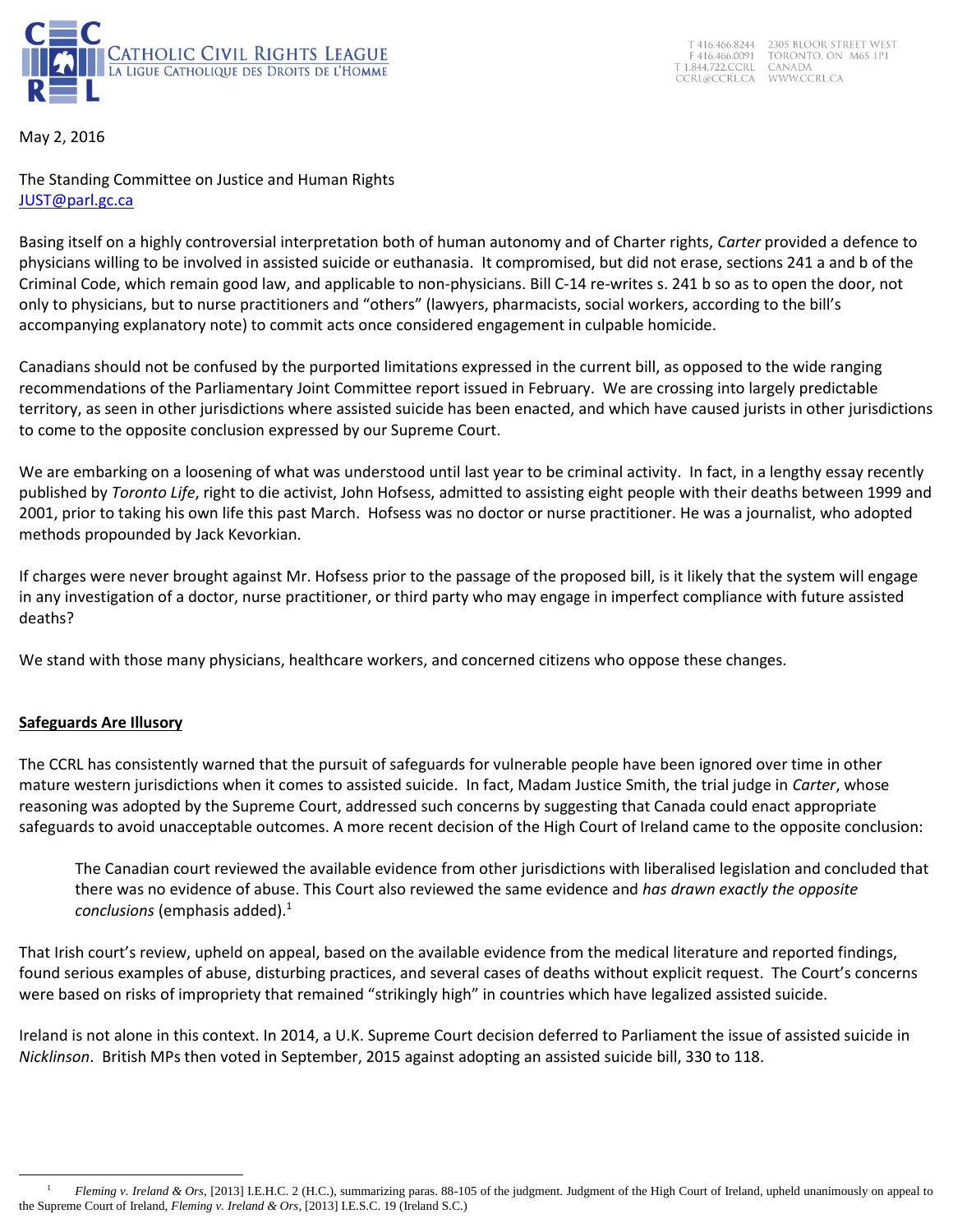## **Bill C-14 Does Not Create a Complex Regulatory Process**

The Supreme Court in *Carter* stated as follows:

Parliament faces a difficult task in addressing this issue; it must weigh and balance the perspective of those who might be at risk in a permissive regime against that of those who seek assistance in dying. It follows that a high degree of deference is owed to Parliament's decision to impose an absolute prohibition on assisted death. On the other hand, the trial judge also found — and we agree — that the absolute prohibition could not be described as a "complex regulatory response" (para. 118). The degree of deference owed to Parliament, while high, is accordingly reduced. (para. 98)

Later, in response to objections about the risks of an assisted suicide regime, the Court stated:

The trial judge, on the basis of her consideration of various regimes and how they operate, found that it is possible to establish a regime that addresses the risks associated with physician-assisted death. We agree with the trial judge that the risks associated with physician-assisted death can be limited through a carefully designed and monitored system of safeguards. (para. 117)

The Supreme Court proposes a wait and see approach on possible abuses:

The trial judge, after an exhaustive review of the evidence, rejected the argument that adoption of a regulatory regime would initiate a descent down a slippery slope into homicide. We should not lightly assume that the regulatory regime will function defectively, nor should we assume that other criminal sanctions against the taking of lives will prove impotent against abuse. (para. 120)

Applications arising from "*Carter 2*" (the subsequent 5-4 decision of the Supreme Court allowing a judicial review procedure pending passage of any new law by Parliament) required that evidence be provided not merely from the applicant seeking death, but from the attending physician, a psychiatrist, and the physician willing to undertake the performance of the deed.

In the proposed bill, no psychiatrist is required. A wait period of 15 days is suggested. It is understood that the current wait time for a psychiatric consultation in most of Canada would typically be a minimum of three months. No stipulation is accorded for the subtle multi-disciplinary approach required of most mental health teams in our current system to assess an interim suicidal request from a demand for one's premature death if only one practitioner is required.

The proposed legislation suggests that third parties who may assist in causing death may be immune from prosecution, leaving the door open for any number of possible abuses: sections 241 (3) and (5).

It also remains a possible option for someone's power of attorney to sign the proposed request for death.

The bill contains no requirement that an applicant for medically assisted suicide be provided psychiatric consultation, a period of palliative care, or pain management consultation. A suicidal patient should be allowed access to a proper prognosis. A 15 day waiting period is unacceptable for a proper assessment of underlying factors, such as depression, for which modern medicine has ample methodologies for possible treatments.

The proposed standard to allow assisted suicide where "natural death has become reasonably foreseeable" could be applied to everyone. Moreover, the attending medical provider merely must provide an "opinion" to this effect, without the requirement of a "prognosis" or an assessment of the specific length of life one has remaining. This contradicts good medicine.

Access to physician assisted suicide in other jurisdictions is reported at approaching 4 to 5 per cent of all deaths, *for those cases that are reported*, which could approach 14,000 deaths each year if applied in Canada.

In sum, the bill lacks stringent oversight. The proposed legislation allows for assisted suicide when death is reasonably foreseeable, as opposed to when death may be "imminent". Moreover, it does not include a stringent reporting system or forbid falsification of death certificates (which ought always to stipulate the actual cause of death), thus inviting grave and widespread abuses.

It is our submission that a "complex regulatory response" as expected from the Supreme Court has not been proposed. The CCRL asserts that mistakes are destined to be made, or worse, intentional actions will be taken, leading to the deaths of innocent and vulnerable victims, without any likely prosecution.